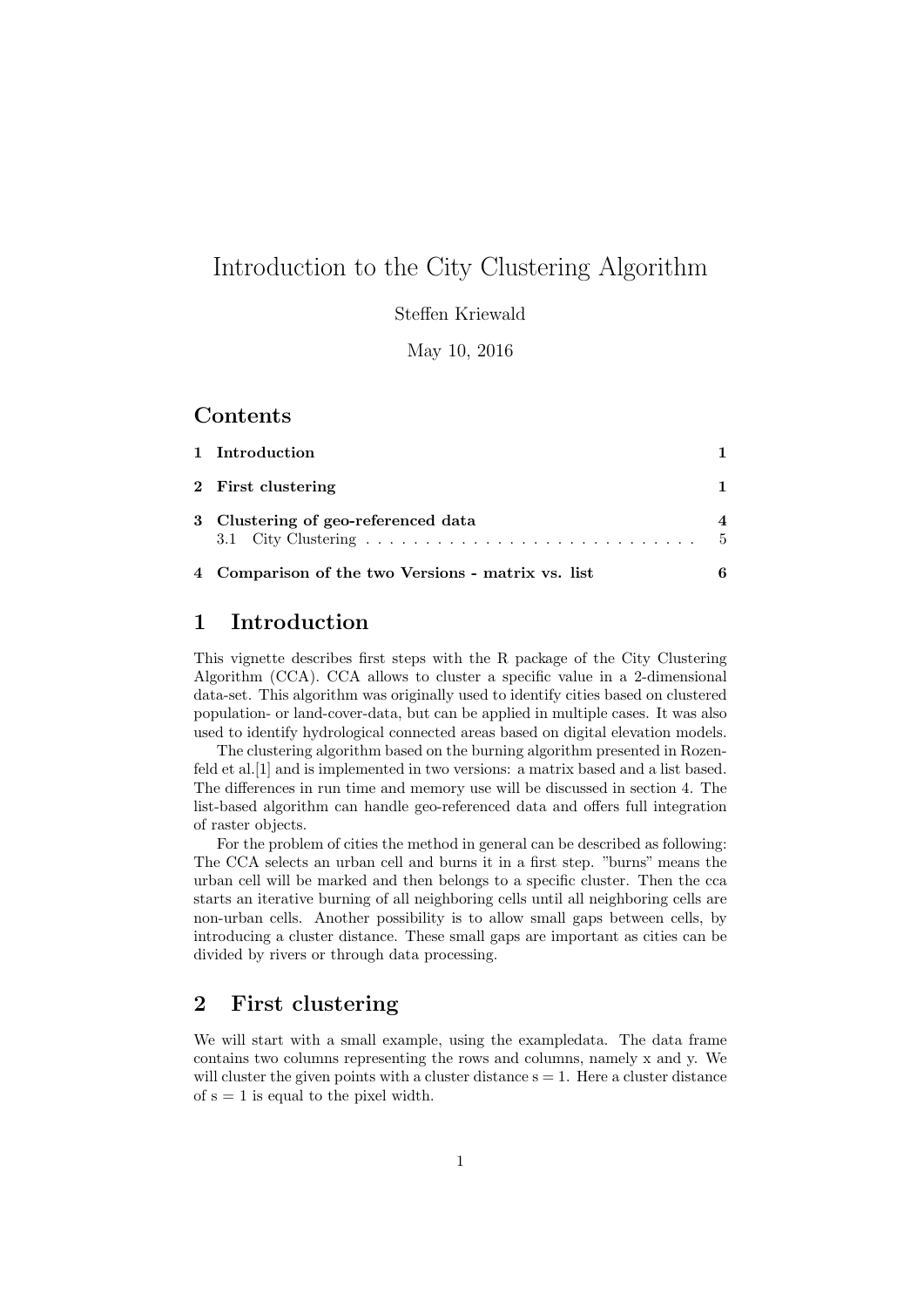```
> library(osc)
> data(exampledata)
> str(exampledata)
'data.frame': 235 obs. of 4 variables:
 $ x : num 1 1 1 1 1 1 1 1 1 1 ...
 $ y : num 1 2 3 5 6 9 12 15 18 19 ...
$ z : int 1 1 1 1 1 1 1 1 1 1 ...
 $ cluster: int 1 1 1 1 1 2 2 3 4 4 ...
> pop.list <- cca(exampledata[,1:2],s=1)
[1] "Sorting... Done"
[1] "Start Clustering..."
[1] "Clustering... Done"
[1] "Summary... Done"
> str(pop.list)
List of 2
 $ cluster:'data.frame': 235 obs. of 3 variables:
  ..$ long : num [1:235] 1 1 1 1 1 1 1 1 1 1 ...
  ..$ lat : num [1:235] 1 2 3 5 6 9 12 15 18 19 ...
  ..$ cluster_id: num [1:235] 1 1 1 1 1 2 2 3 4 4 ...
 $ size : num [1:24] 26 69 1 11 59 2 2 2 25 2 ...
```
In this example the cluster distance s=1 is equal to rook's case and consequently only four neighboring cells will be joined to the cluster and no diagonal neighbors, see figure 1. The result, pop.list, is a list with two entries. The first contains a data frame with the original coordinates followed by a column representing the cluster by an identification number (id). The second is a a vector giving the size of the cluster. First number is the size of the cluster with cluster  $id = 1$ , second the size of cluster with cluster  $id = 2$ , and so on.

If we want to use the matrix based version we have first to convert the data into a matrix.

```
> #initiate empty matrix
> exampledata.pop <- matrix(0, nrow=max(exampledata$x), ncol=max(exampledata$y))
> #restructure data
> for(i in 1:NROW(exampledata)){
+ exampledata.pop[exampledata$x[i],exampledata$y[i]] <- exampledata$z[i]
+ }
   Afterwards we can call the cca again for the cluster distance s = 1.
```

```
> example.result <- cca(exampledata.pop, s=1)
```

```
> str(example.result)
```
int [1:20, 1:20] 1 0 1 0 0 0 8 8 0 12 ...

The result, example.result, is a matrix that defines for each cell to which cluster it belongs (illustrated by figure 2). In this example we used the default value 3 for mode, but mode  $= 1$  will have the same effect. However, if mode  $=$ 2 all eight neighboring cells would be considered, which would lead to one single cluster.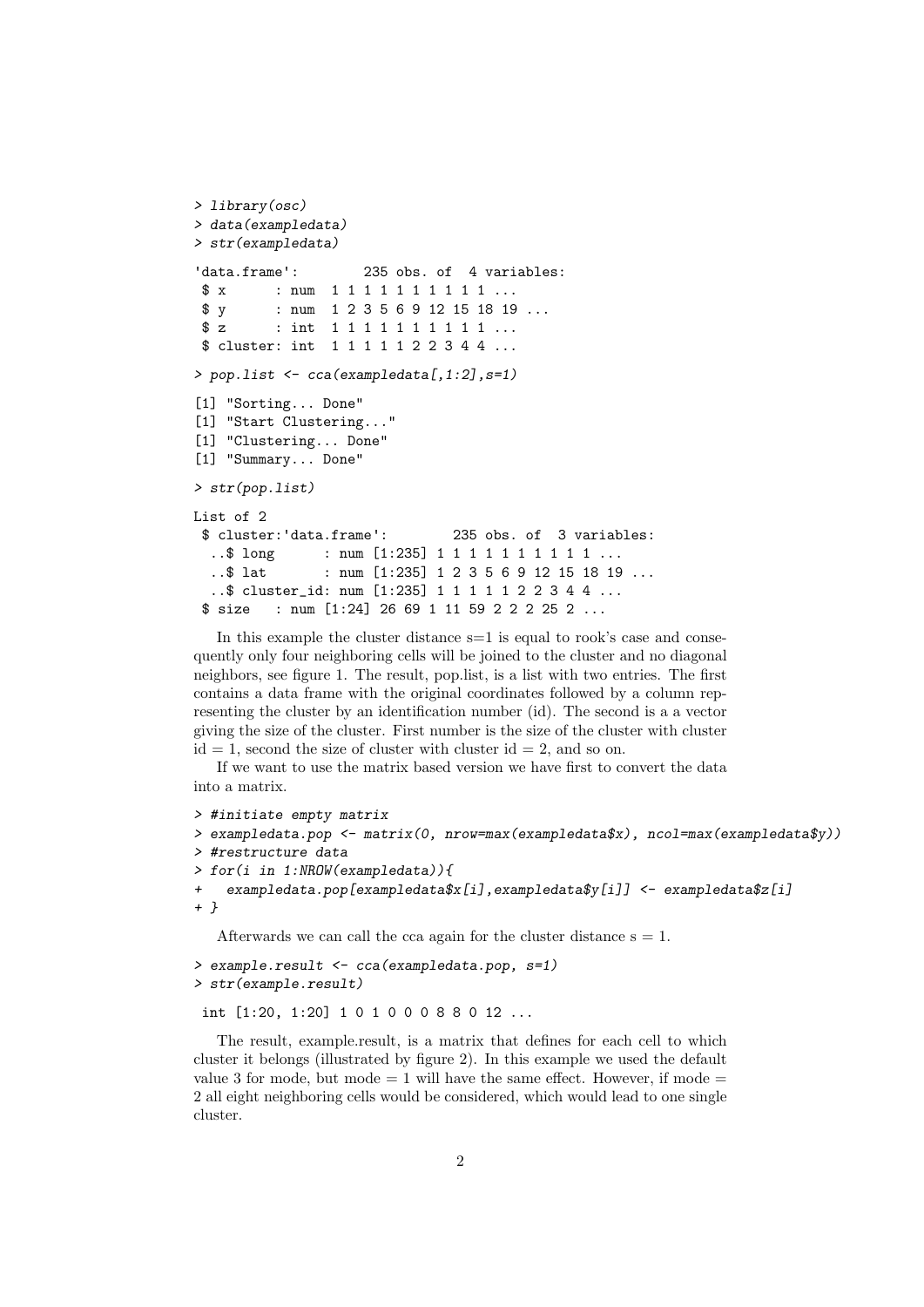

Figure 1: Clustering based on a data frame with a cluster distance equal to the pixel width. Only the four directly connected neighboring cells are joined to a cluster and no diagonal neighbors. The left figure shows the original data and the right figure the clustered result, where each color represent a separated cluster.



Figure 2: Clustering based on a matrix with a cluster distance equal to the pixel width. The result is exactly the same as the previous result shown in figure 1.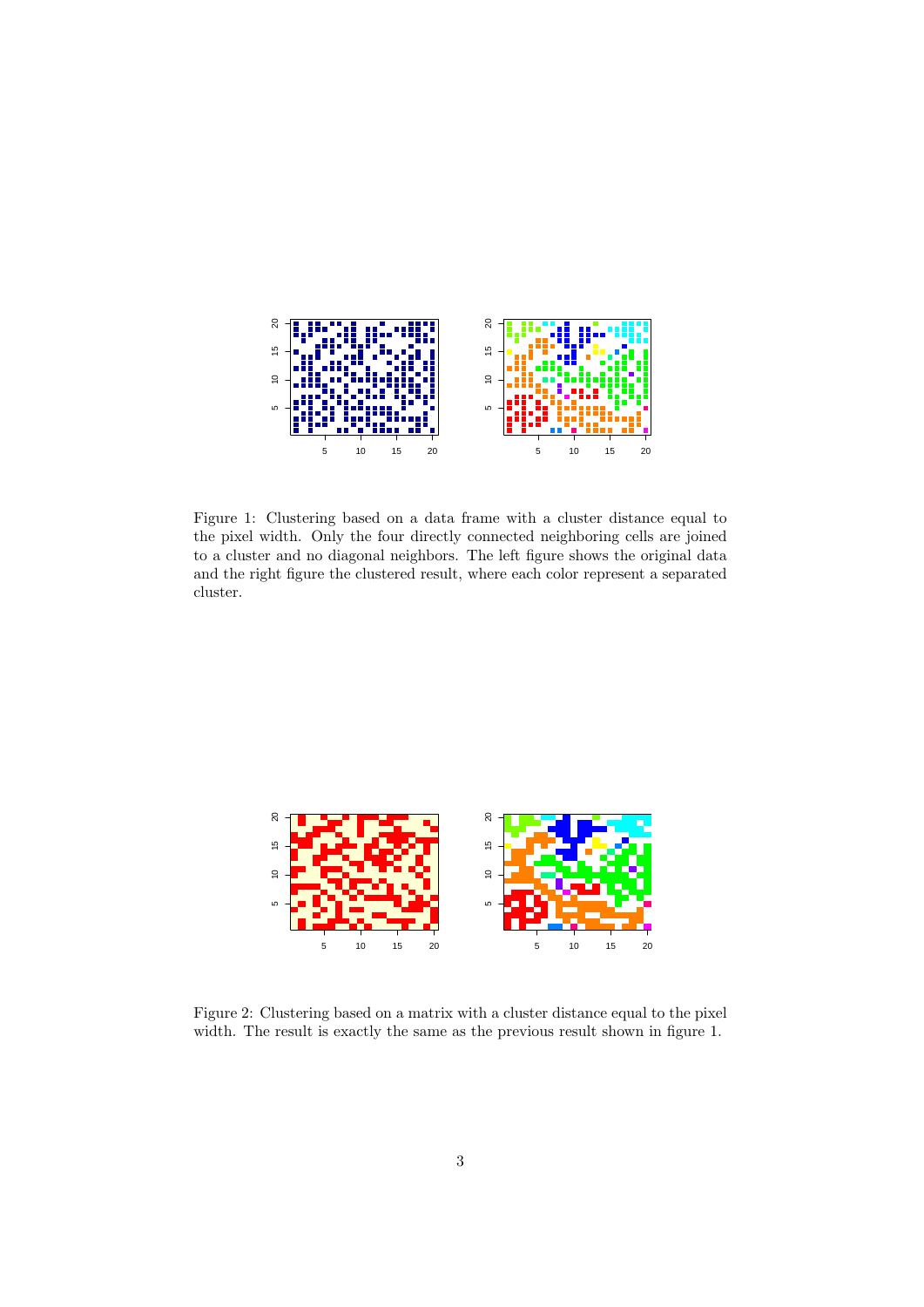## 3 Clustering of geo-referenced data

The CCA supports native the raster format, but will do the geo-referenced clustering based on points. To do so the cca converts automatically the raster to a data-frame with two columns, namely long and lat coordinates of the center points from the chosen raster cells. For the use of the orthodromic distance, option unit="m", a WGS84 Latitude/Longitude projection of the data is mandatory. The algorithm compares the distances from every cell to each other. If the distance is smaller than the threshold of the cluster-distance the cells will be considered as one cluster.

Let's do a short example: First we will create a raster and then cluster the cells with value one for three different cluster distances 150, 240 and 111 km.

```
> # create a raster and set the projection information
> raster \le raster(extent(0,5,0,5), nrow=5, ncol=5)
> raster[c(1,2,3,5,6,10,17,18,22,23,24)] <- 1
> proj4string(raster) <- CRS("+proj=longlat")
> # get a feeling for the dimensions
> summary(distance(raster)[])
  Min. 1st Qu. Median Mean 3rd Qu. Max.
     0 0 111100 65990 111300 157400
> # cluster all cells with value 1
> # for various cluster distances of 150, 240 and 111 km
> cluster <- cca(raster, cell.class=1, s=1.5e+05, unit="m")
> cluster2 <- cca(raster, cell.class=1, s=2.4e+05, unit="m")
> cluster3 <- cca(raster, cell.class=1, s=1.11e+05, unit="m")
```
Notice the different results, to be more precise the different number of clusters, for the different cluster distances. For the first run with a cluster distance of 150 km where three clusters identified, see figure 3 left. The distance is large enough to identify all neighbors as part of the cluster. Through an increase to 240 km the upper left cluster and the upper right become one cluster, see figure 3 middle. The distance is large enough to bridge a horizontal gap of one empty cell, but not to bridge a diagonal gap. This can be reached by a further increase up to 250 km. A cluster distance smaller than 110 km will result into 11 clusters, every single cell. A special case can be created by choosing a cluster distance of 111 km, see figure 3 right. In this case the three upper left cells forming one cluster, where as all other cells are separated. This is because of the cell width, which is lower in high latitudes. It is also possible to cluster a raster pixelwise, without consideration of the projection.

```
> pixel <- cca(raster, cell.class=1, s=1)
```

```
> str(pixel)
List of 2
 $ cluster:'data.frame': 11 obs. of 3 variables:
  ..$ long : num [1:11] 0.5 0.5 1.5 1.5 1.5 2.5 2.5 2.5 3.5 4.5 ...
  ..$ lat : num [1:11] 4.5 3.5 4.5 1.5 0.5 4.5 1.5 0.5 0.5 4.5 ...
  ..$ cluster_id: num [1:11] 1 1 1 2 2 1 2 2 2 3 ...
 $ size : num [1:3] 4 5 2
```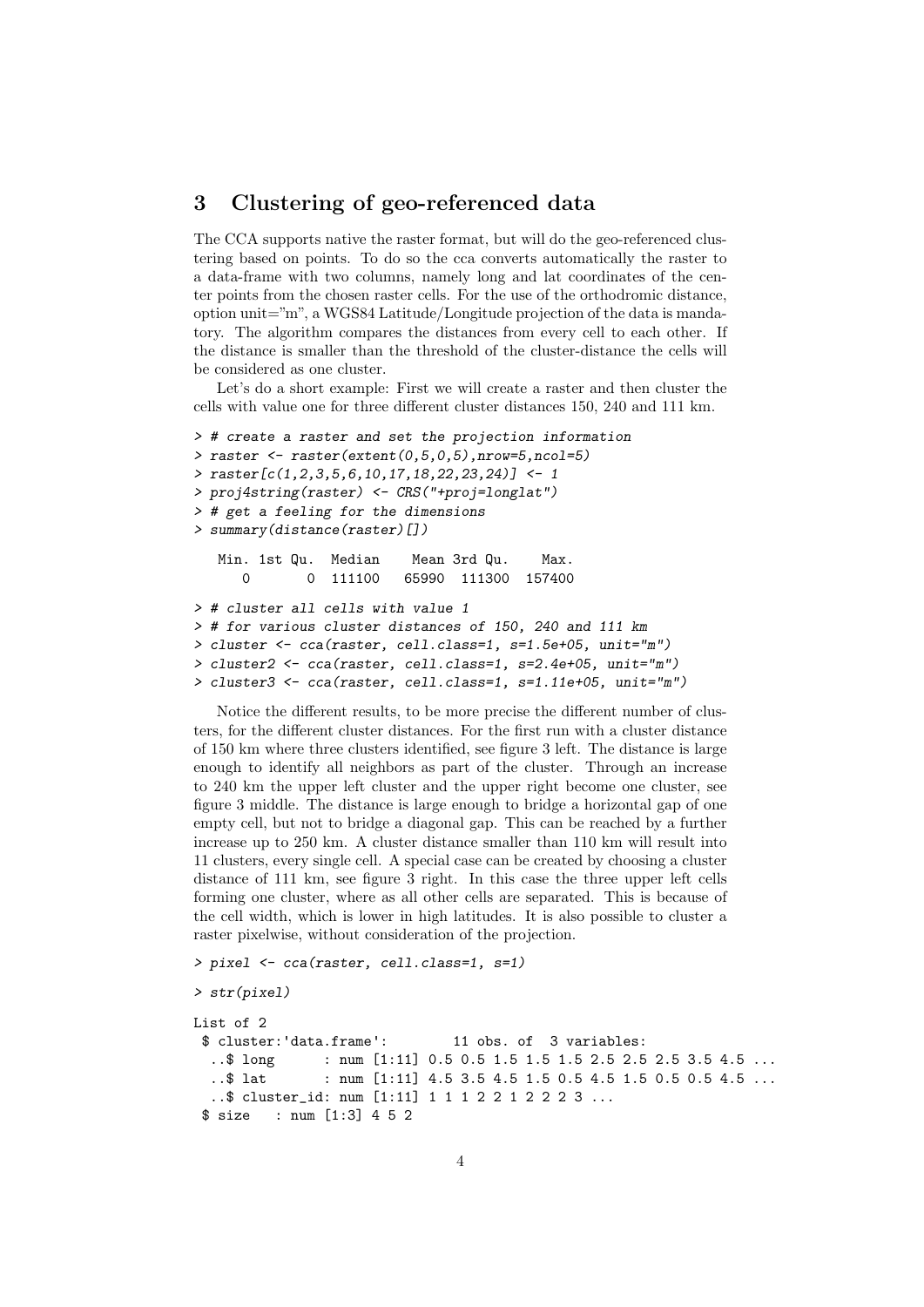

Figure 3: Clustering of a geo-referenced raster object for several cluster distances. Each colour identifies a cluster. The number of clusters increases with a decrease of the cluster distance.

For a clusterdistance equal to the resolution of the raster this will lead to the same result as the in section 2 presented ways or the clump-function from the raster package [2]. The second entry of pixel, the cluster size, is then simple the number of cells for each cluster.

#### 3.1 City Clustering

Another more realistic example for a fictional land-cover data with five different classes, see figure 4. We chose the cell class 1, a cluster distance of 2 km and the unit= $\mathrm{m}$ ".

```
> data("landcover")
> cities <- cca(landcover, cell.class=1, s=2000, unit="m")
```
The result, cities, is again a list. However, you can create a raster-object from the results based on the original raster within two lines.

```
> str(cities)
List of 2
 $ cluster:'data.frame': 116 obs. of 3 variables:
  ..$ long : num [1:116] 13.3 13.3 13.3 13.2 13.3 ...
  ..$ lat : num [1:116] 52.2 52.2 52.2 52.2 52.2 ...
  ..$ cluster_id: num [1:116] 1 1 1 1 1 1 1 1 1 1 ...
$ size : num [1:9] 17.771 2.449 0.612 1.836 21.398 ...
> result <- landcover*NA
> result[cellFromXY(result, cities$cluster[,1:2])] <- cities$cluster[,3]
```
We took the coordinates of the clustered cells to compute the cellnumber and replaced these cells with the corosponding cluster id. The result is shown in figure 4.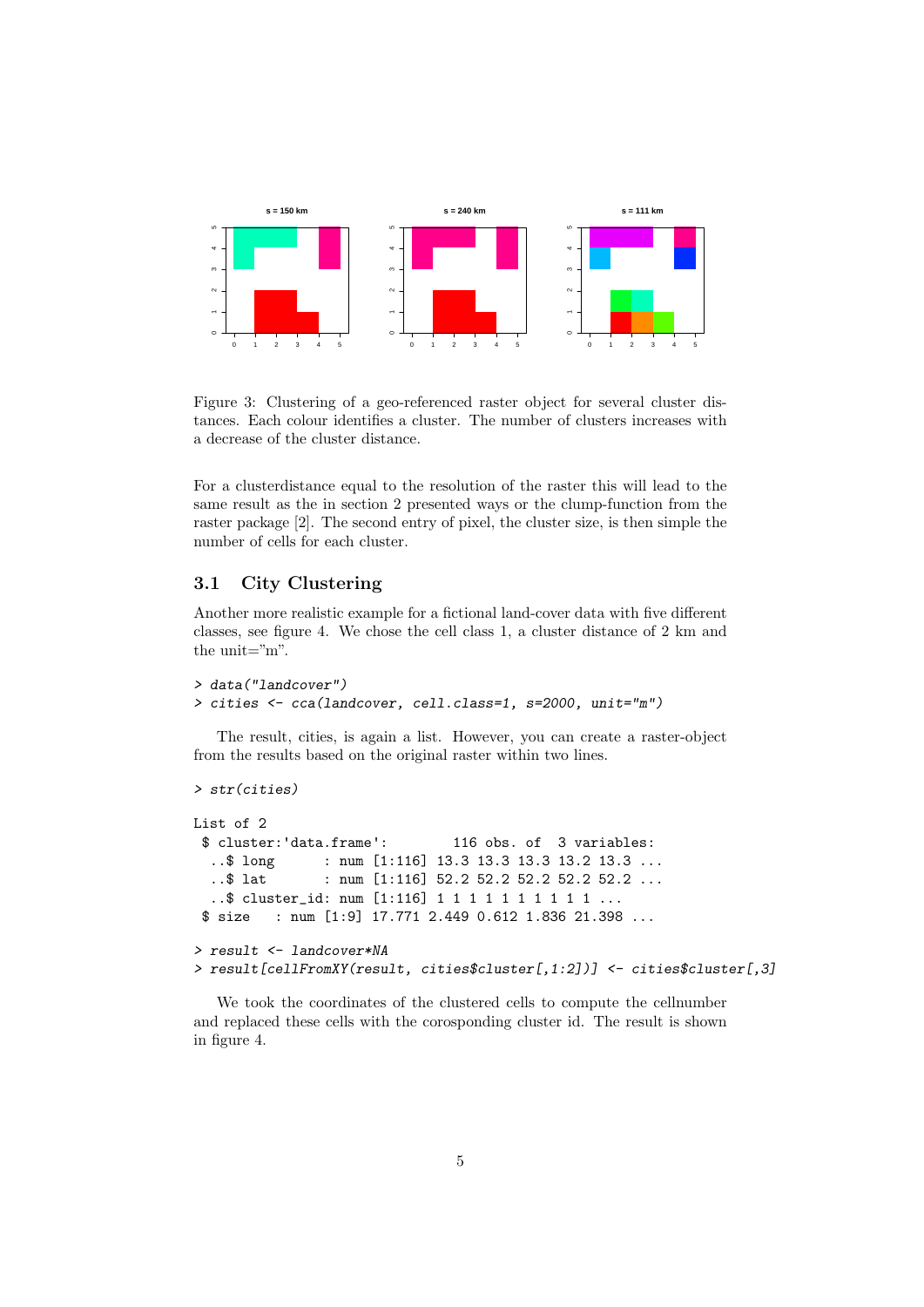

Figure 4: Clustering of land cover data. Left side the original data and on the right side the clutered result.

## 4 Comparison of the two Versions - matrix vs. list

As we have shown already in section 2 the two implemented versions do exactly the same just in different ways. If your data is already in one of the known types (matrix, data.frame, raster) it is logical to use the corresponding implementation of the algorithm. However, there are huge differences in run time and memory consumption which could give you a hint for the right choice.

The memory use of the matrix-based version depends only on the size of the matrix / raster. As for the algorithm two matrices are needed, consequently the memory use will be doubled. For the list-based version the memory needed depends on the number of cells which are occupied. Each of these cells will be saved in a data-frame with xy-coordinates and a placeholder for the cluster id.

To summarize it: The list-version is faster for sparse matrices and large cluster-distances, where as the matrix version is better for dense matrices and small cluster-distances. In general the list version needs less memory.